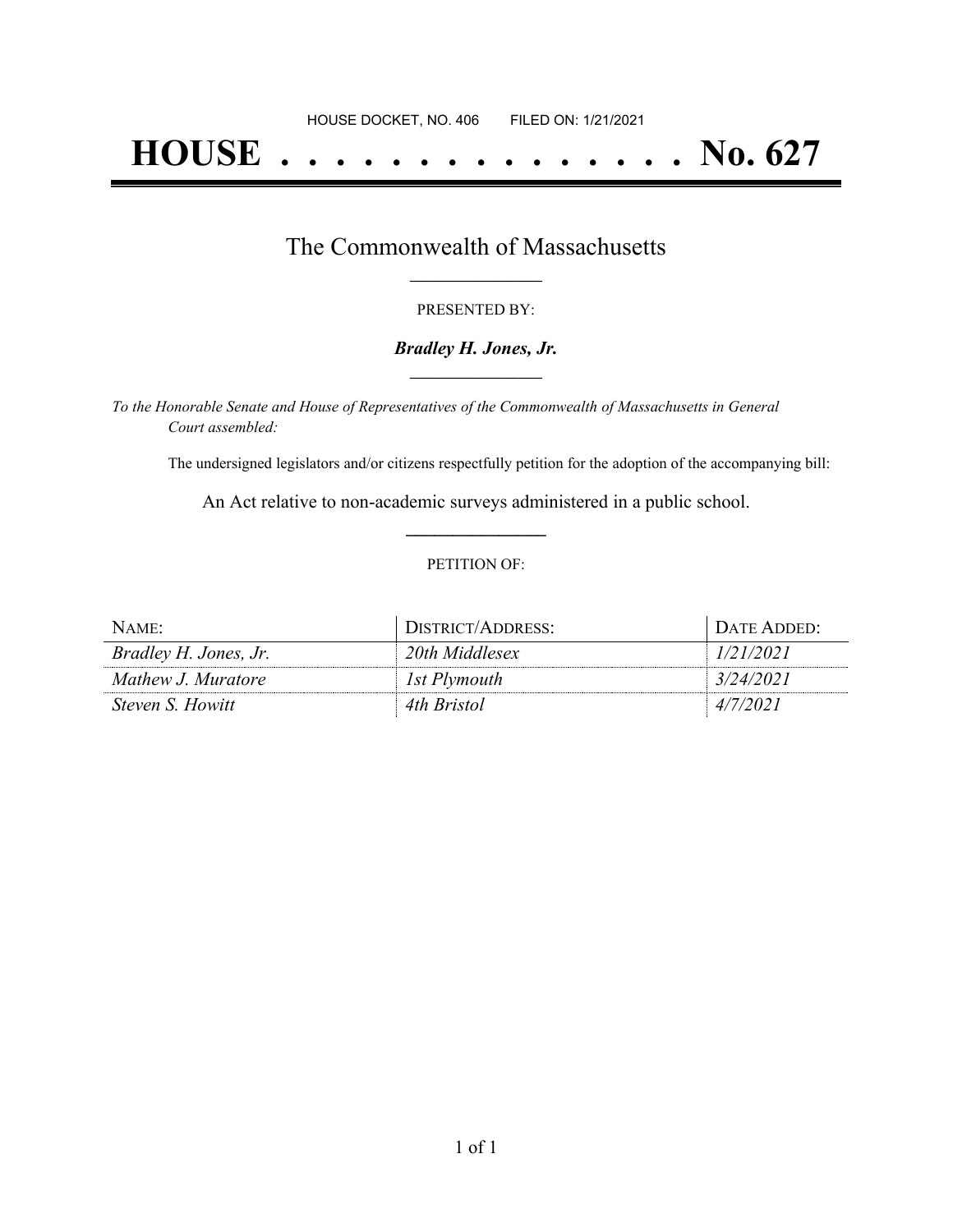#### HOUSE DOCKET, NO. 406 FILED ON: 1/21/2021

## **HOUSE . . . . . . . . . . . . . . . No. 627**

By Mr. Jones of North Reading, a petition (accompanied by bill, House, No. 627) of Bradley H. Jones, Jr., Mathew J. Muratore and Steven S. Howitt for legislation to require school districts to adopt a policy governing the administration of non-academic surveys or questionnaires to students. Education.

### [SIMILAR MATTER FILED IN PREVIOUS SESSION SEE HOUSE, NO. *506* OF 2019-2020.]

## The Commonwealth of Massachusetts

**In the One Hundred and Ninety-Second General Court (2021-2022) \_\_\_\_\_\_\_\_\_\_\_\_\_\_\_**

**\_\_\_\_\_\_\_\_\_\_\_\_\_\_\_**

An Act relative to non-academic surveys administered in a public school.

Be it enacted by the Senate and House of Representatives in General Court assembled, and by the authority *of the same, as follows:*

| $\mathbf{1}$   | SECTION 1. Notwithstanding any general or special law or regulation to the contrary,               |
|----------------|----------------------------------------------------------------------------------------------------|
| 2              | each school district shall adopt a policy governing the administration of non-academic surveys or  |
| 3              | questionnaires to students. The policy shall require school districts to notify a parent or legal  |
| $\overline{4}$ | guardian of a non-academic survey or questionnaire and its purpose. The policy shall provide       |
| 5              | that no student shall be required to volunteer for or submit to a non-academic survey or           |
| 6              | questionnaire, as defined in this paragraph, without written consent of a parent or legal guardian |
| 7              | unless the student is an adult or an emancipated minor. The school district shall make such        |
| 8              | surveys or questionnaires available, at the school and on the school or school district's website, |
| 9              | and for review by a student's parent or legal guardian at least 10 days prior to distribution to   |
| 10             | students. The policy shall also allow a parent or legal guardian to opt out of the non-academic    |